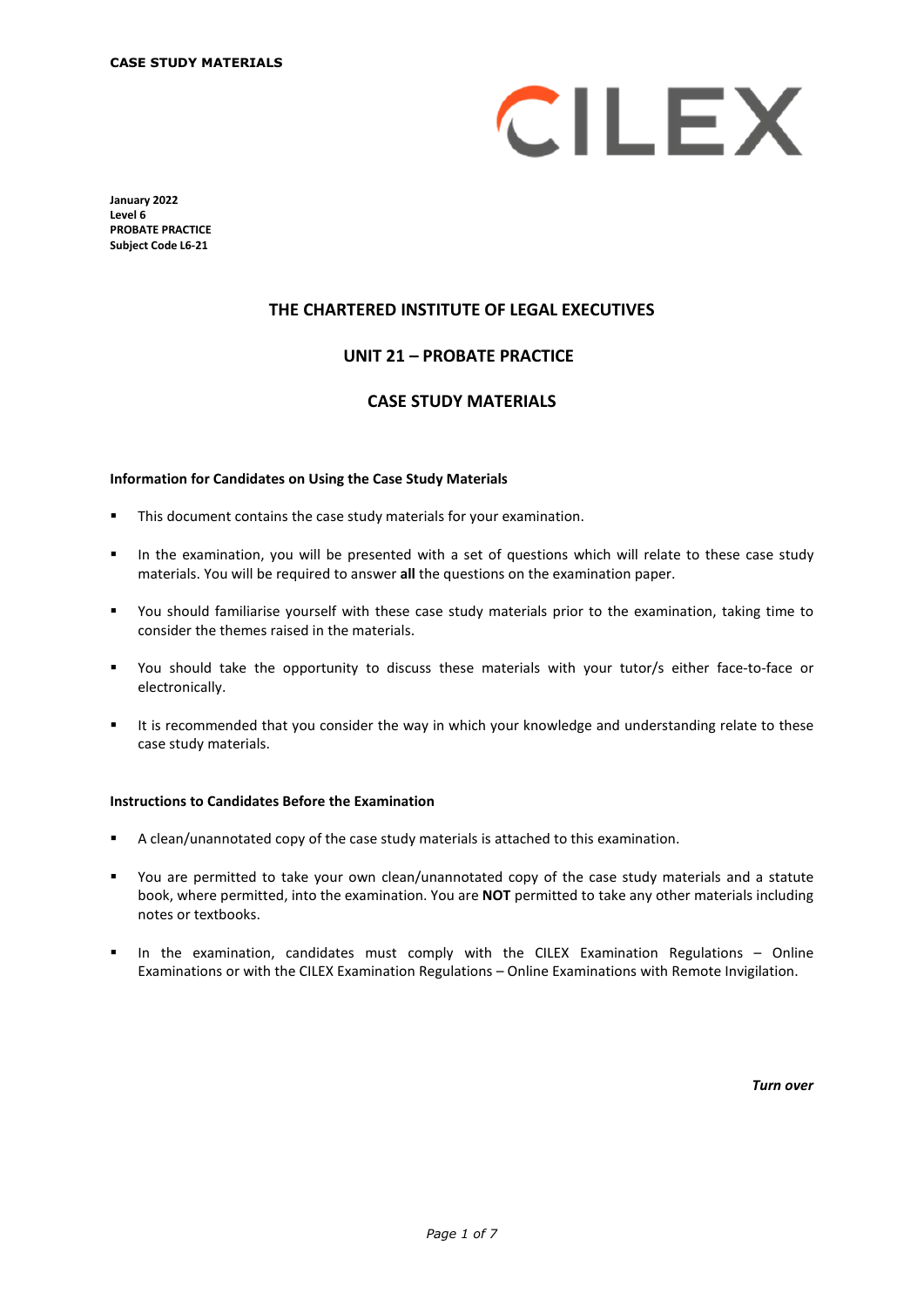# **ADVANCE INSTRUCTIONS TO CANDIDATES**

You are a trainee lawyer in the practice 'Kempstons' and the senior partner is Peter Smith in the private client department. Sid Coles is a consultant solicitor and Carla Rogers is a newly qualified Chartered Legal Executive.

You arrive at work to find the following awaiting your attention:

- **DOCUMENT 1** Memorandum from Peter Smith
- **DOCUMENT 2** Will of Hilda Brown
- **DOCUMENT 3** Will of David O'Sullivan
- **DOCUMENT 4** Email from Carla Rogers
- **DOCUMENT 5** Email from Sid Coles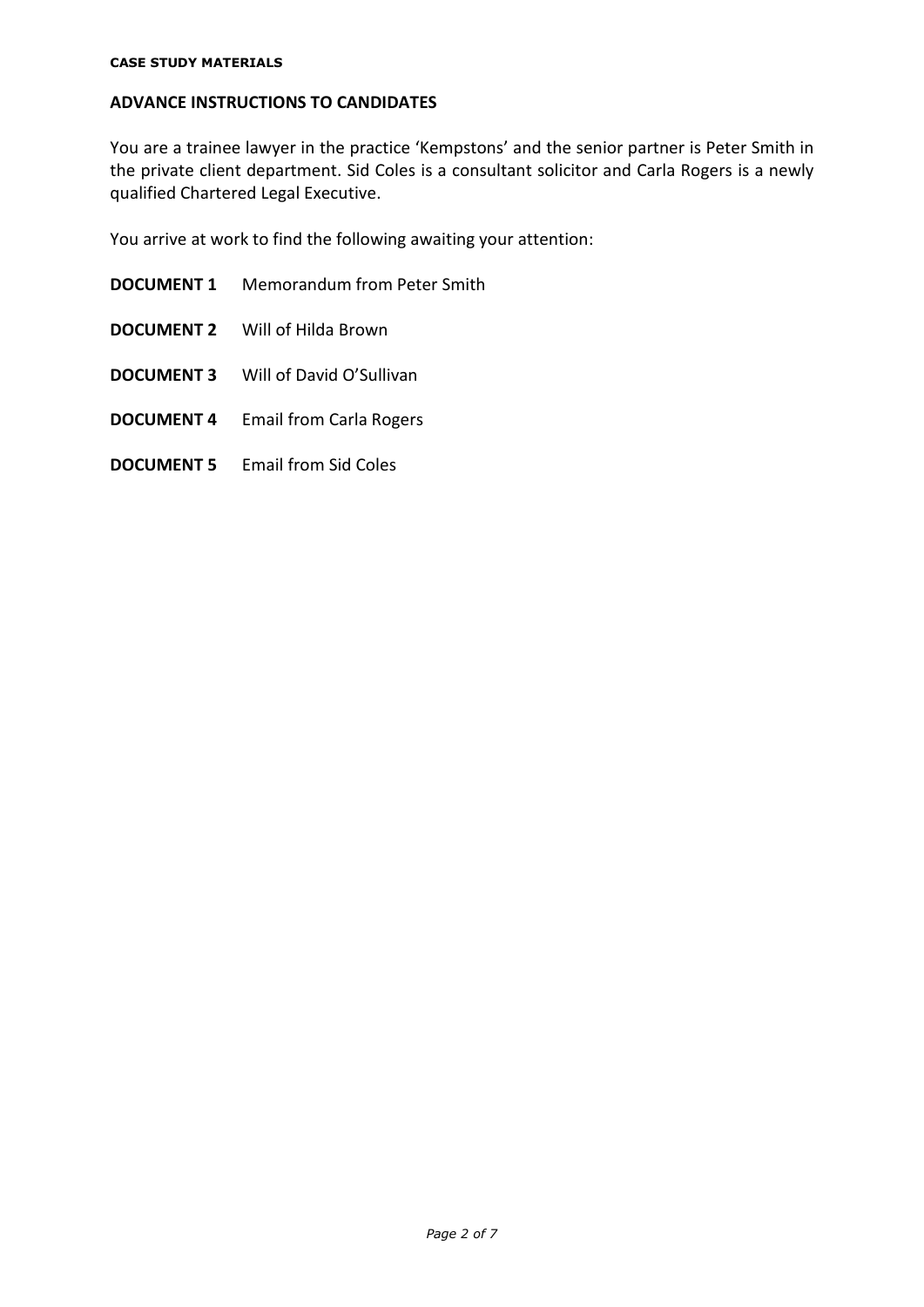#### **MEMORANDUM**

**From:** Peter Smith **To:** Trainee Lawyer **Date:** 1 December 2021

### **Re: Mrs Hilda Brown**

I have been consulted by Mrs Hilda Brown, who is a long-standing client of the firm. She is a frail and elderly lady. She is widowed, has no children and has told me that she would like to change her Will. She wants to talk about this to somebody in the firm.

Please find herewith a copy of her latest Will **[Document 2]**, which she made with me only six months ago. Mrs Brown has two brothers and one sister. Mrs Brown has a gross estate of £920,000, comprising a house in a desirable part of Bedford worth £500,000, some shares worth £400,000 and £20,000 in the local Building Society. She is anxious that her affairs are all in order and she cannot bear the thought of her estate being swallowed up with paying inheritance tax and legal fees in the administration of her estate.

I do not know exactly what changes Mrs Brown wants to make, but I suspect it might be to do with her having appointed me as her executor, in terms of any additional costs which flow from that. However, what concerns me is why she wants to change it so soon after doing the last one.

Please will you contact Mrs Brown to see exactly what she wants to do and keep me informed in this matter. I leave it to you whether you need to see her in person.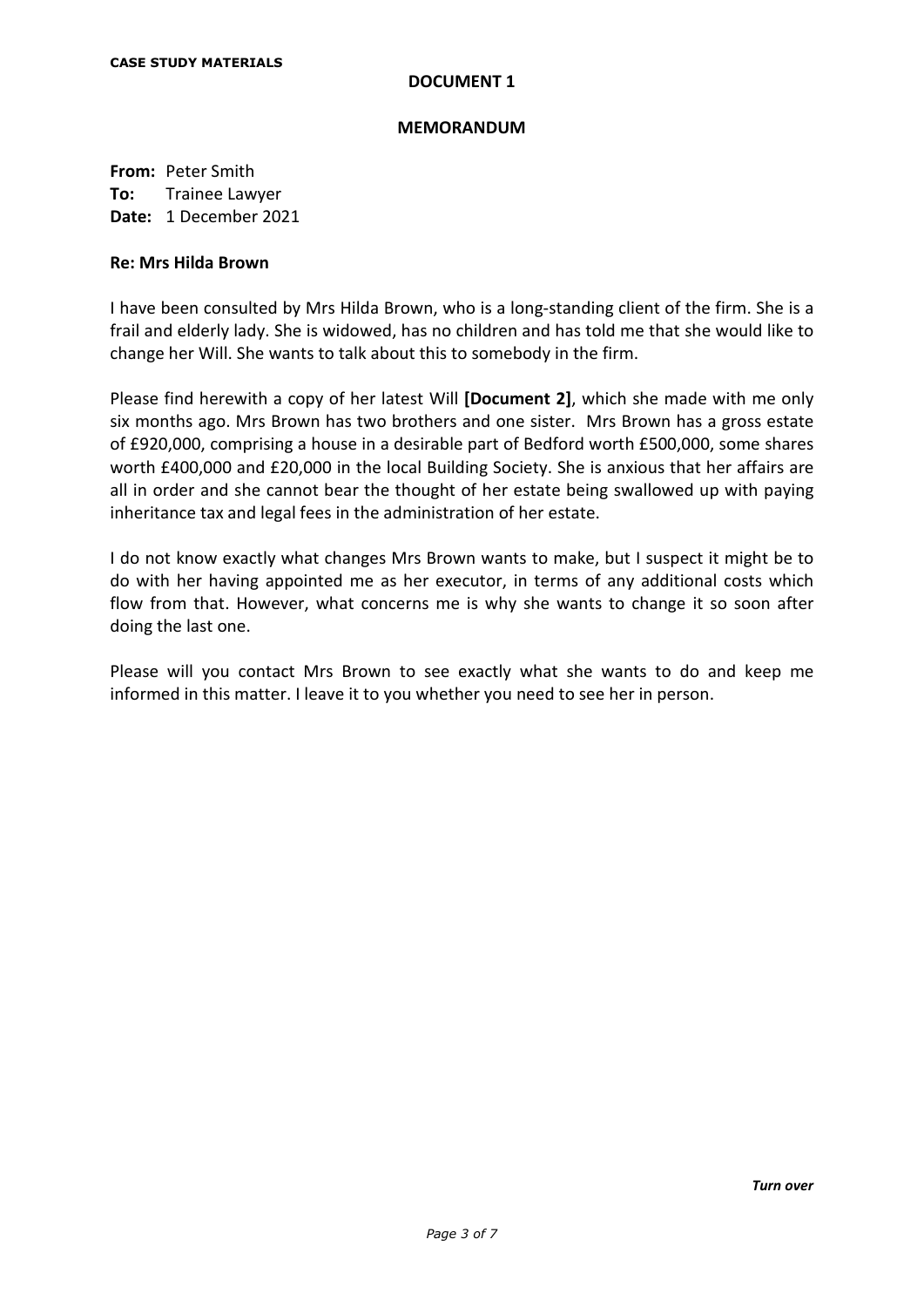#### **WILL OF HILDA BROWN**

This is the last Will and testament of me HILDA BROWN of 10 Acacia Avenue, Bedford

- 1. I wish to be buried.
- 2. I hereby appoint my solicitor Mr Peter Smith as the sole executor and trustee of this my Will.
- 3. I give free of tax all my jewellery to my niece Anna Smith.
- 4. I give free of tax £1000 to the Kempston branch of the RSPCA.
- 5. After the payment of any legacies tax funeral and testamentary expenses, I leave all my residuary estate both real and personal to my brothers Simon Jones and Peter Jones and my sister Elizabeth Jones as shall survive me and if more than one in equal shares.

**Signed this 8th day of June 2021**  by the testatrix in our joint presence **Filleda** Brown **and then by us in hers**

Donna Williams *Rex Harris* (secretary) (accounts)

c/o Kempstons, Bedford c/o Kempstons, Bedford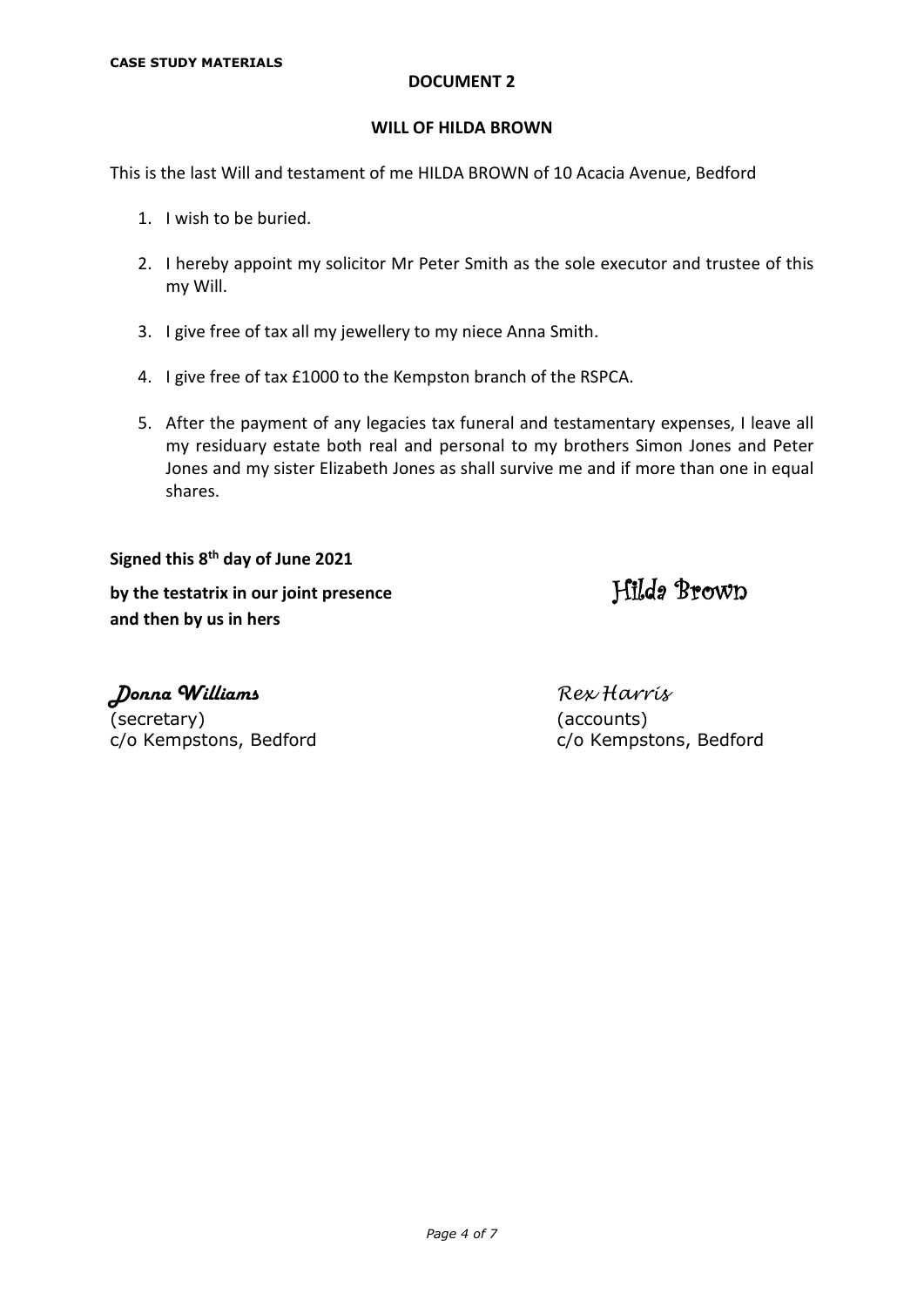### **WILL OF DAVID O'SULLIVAN**

This is the last Will and testament of me DAVID O'SULLIVAN of 26 High Street, Kempston.

I appoint the partners in the firm of Kempstons, Bedford, to be the executors of my Will and they are entitled to charge professional fees for acting.

I desire to be buried and for a service to be held at my church, St John's Church, Bedford, before the burial.

I give free of tax my stamp collection to my son Ronald O'Sullivan.

I give free of tax the sum of £1000 to Naomi O'Sullivan.

I leave all the residue of my estate after payment of my debts, funeral and testamentary expenses to my partner, Cilla White.

Signed on 5<sup>th</sup> November 2020 by the testator D O'SULLIVAN In our presence And then by us in his

Jane Potter *Alan Potter*

6 Cherry Lane 6 Cherry Lane 6 Cherry Lane 6 Cherry Lane 6 Cherry Lane 6 Cherry Lane 6 Cherry Lane 6 Cherry Lane Chapel End<br>Bedfordshire

**Bedfordshire**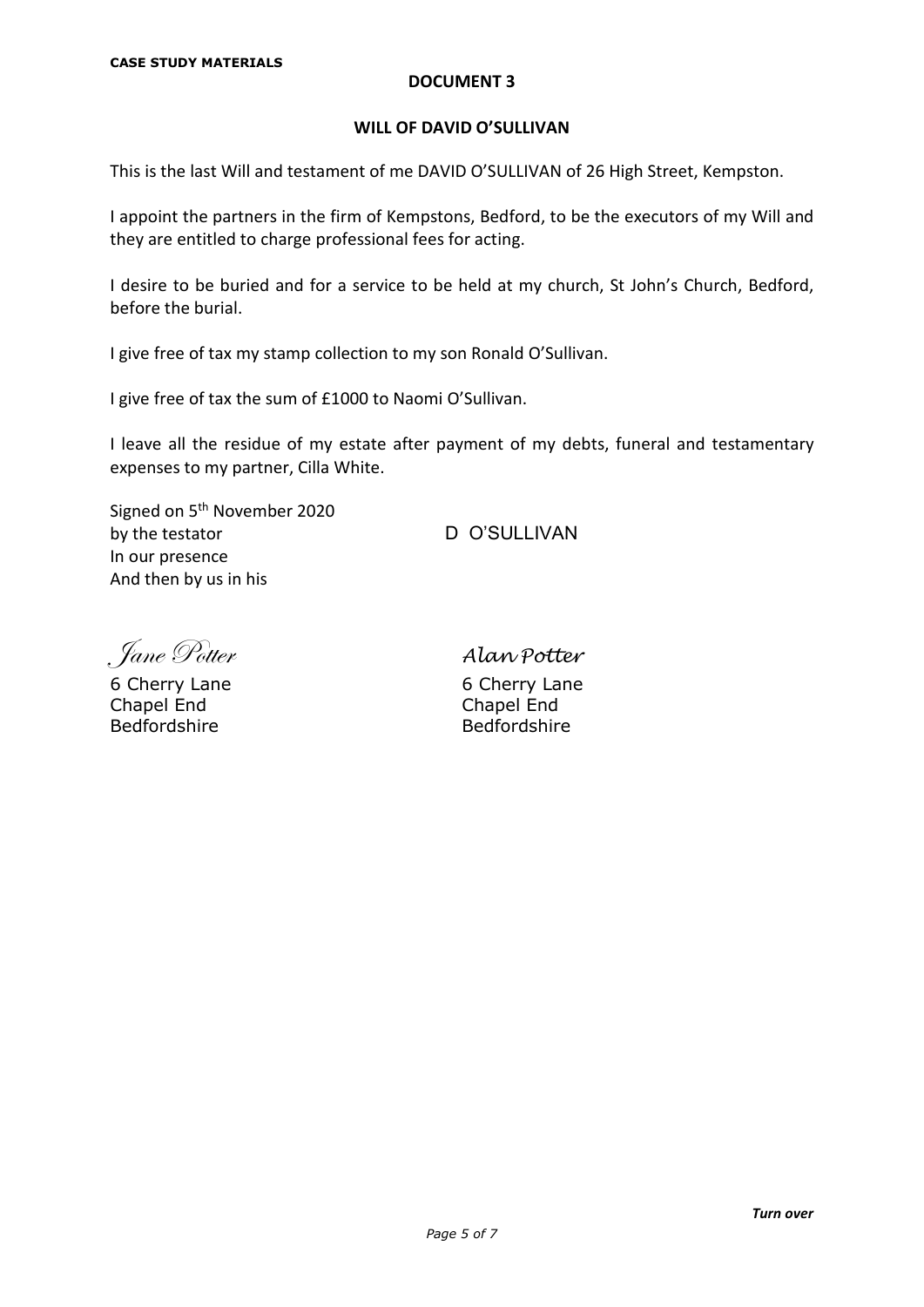### **EMAIL FROM CARLA ROGERS**

**From:** Carla Rogers (carla.rogers@kempstons.co.uk)

**Sent:** 3 December 2021, 17:14

**To:** Trainee Lawyer

**Subject:** New Client Mr D O 'Sullivan

I attended Dave O'Sullivan today. He told me about a problem with his family.

He has a son, Ronald O'Sullivan, aged 14, with his wife Naomi O'Sullivan, from whom he is in the process of getting divorced. The former family home is in his name, but he has agreed that his wife, Naomi, can continue to live there after he has died.

David's partner, Cilla White, lives with him in her flat. The firm holds his Will and I noticed it was one of those Wills bought from the post office, which he has completed himself.

He gave me the following details about his current assets:

- the family home, known as 'Greenacre', which is worth £300,000;
- a property in Bournemouth, which is let out and worth £200,000;
- cash of £10,000 in the bank.